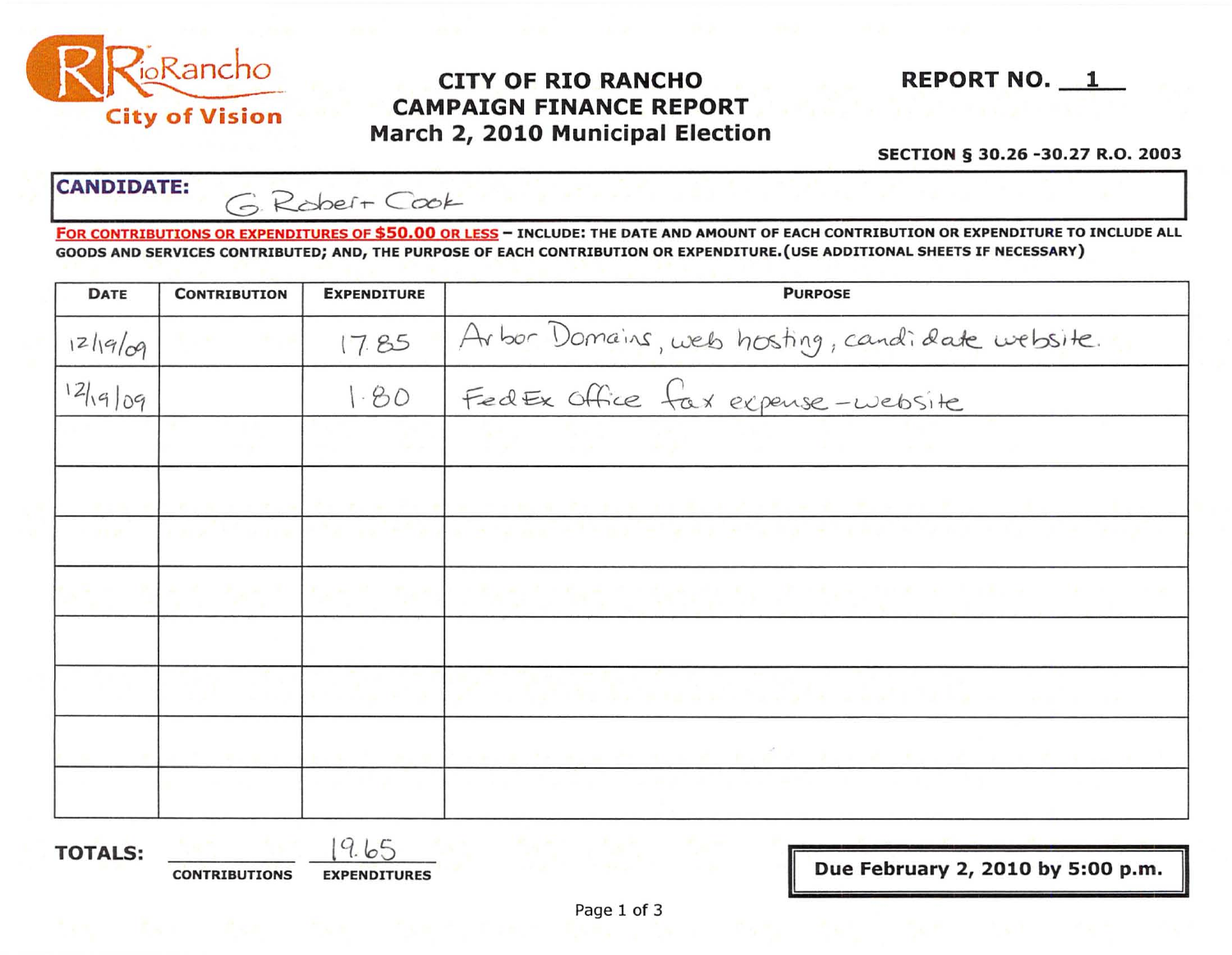

### **CITY OF RIO RANCHO CAMPAIGN REPORT** March 2, 2010 Municipal Election

FOR CONTRIBUTIONS OR EXPENDITURES OF MORE THAN \$50.00 (CUMULATIVE) INCLUDE: THE NAME AND ADDRESS OF THE PERSON OR ENTITY FROM WHOM ANY CUMULATIVE CONTRIBUTION OR EXPENDITURE OF MORE THAN \$50.00 WAS RECEIVED OR MADE; THE DATE AND AMOUNT OF EACH CONTRIBUTION OR EXPENDITURE TO INCLUDE ALL GOODS AND SERVICES CONTRIBUTED; AND, THE PURPOSE OF EACH CONTRIBUTION OR EXPENDITURE. (USE ADDITIONAL SHEETS IF NECESSARY)

| DATE                          | <b>CONTRIBUTION</b><br><b>EXPENDITURE</b> |        | <b>NAME/ADDRESS</b>                                          | <b>PURPOSE</b>                    |  |
|-------------------------------|-------------------------------------------|--------|--------------------------------------------------------------|-----------------------------------|--|
| 12/29/09                      |                                           | 50.32  | Rio Kancho Printing<br>Rio Rancho, NM                        | business cards (purchase)         |  |
| 12/22/09                      |                                           | 293.50 | Premium Graphics<br>Houston, TX                              | yard signs (purchase)             |  |
| $\frac{1}{5}$                 |                                           | 55.00  | City of Rio Rancho<br>Rio Rancho NM                          | Political sign permit             |  |
| 1/6/10                        | 00.00                                     |        | Newton + Rayetta Martin<br>1005 Texas Ave., Sweeny, TX 77480 | donation                          |  |
| $\frac{1}{27}$                | 150.00                                    |        | Kevin M. Du Pree<br>POBOX 45711 Rio Rancho NM87174           | donation                          |  |
| 2/1/10                        | 00.00                                     |        | Doug Detweiller<br>843 Arkansas St SE, RioRandoW27141        | in-Kind donation (magnetic signs) |  |
| z/1/10                        | 100.00                                    |        | Steve Wolfel<br>1885 Mtn. View Pl., Los Alamos, NM 87544     | intend donation (web design)      |  |
| 12/24/04                      | 50.32                                     |        | G Robert Cook<br>6636 Shiproch Dr. NE, Rio Randwin 87144     | personal campaign donation        |  |
| 12/22/09                      | 293.50                                    |        | G.RODELT COOK<br>6636 Shiprock Dr. NE Ro Ranch & N.W 8714    | personal campaign donation        |  |
| $\frac{1}{5}$ l <sub>10</sub> | 55.00                                     |        | GRODELT COOL<br>6636 Shiprode Dr. NE, Rio Rauche, NW 87144   | Dersonal campaign donation        |  |

**TOTAL** 

398.82 **CONTRIBUTION EXPENDITURES** 

Due February 2, 2010 by 5:00 p.m.

**REPORT NO. 1**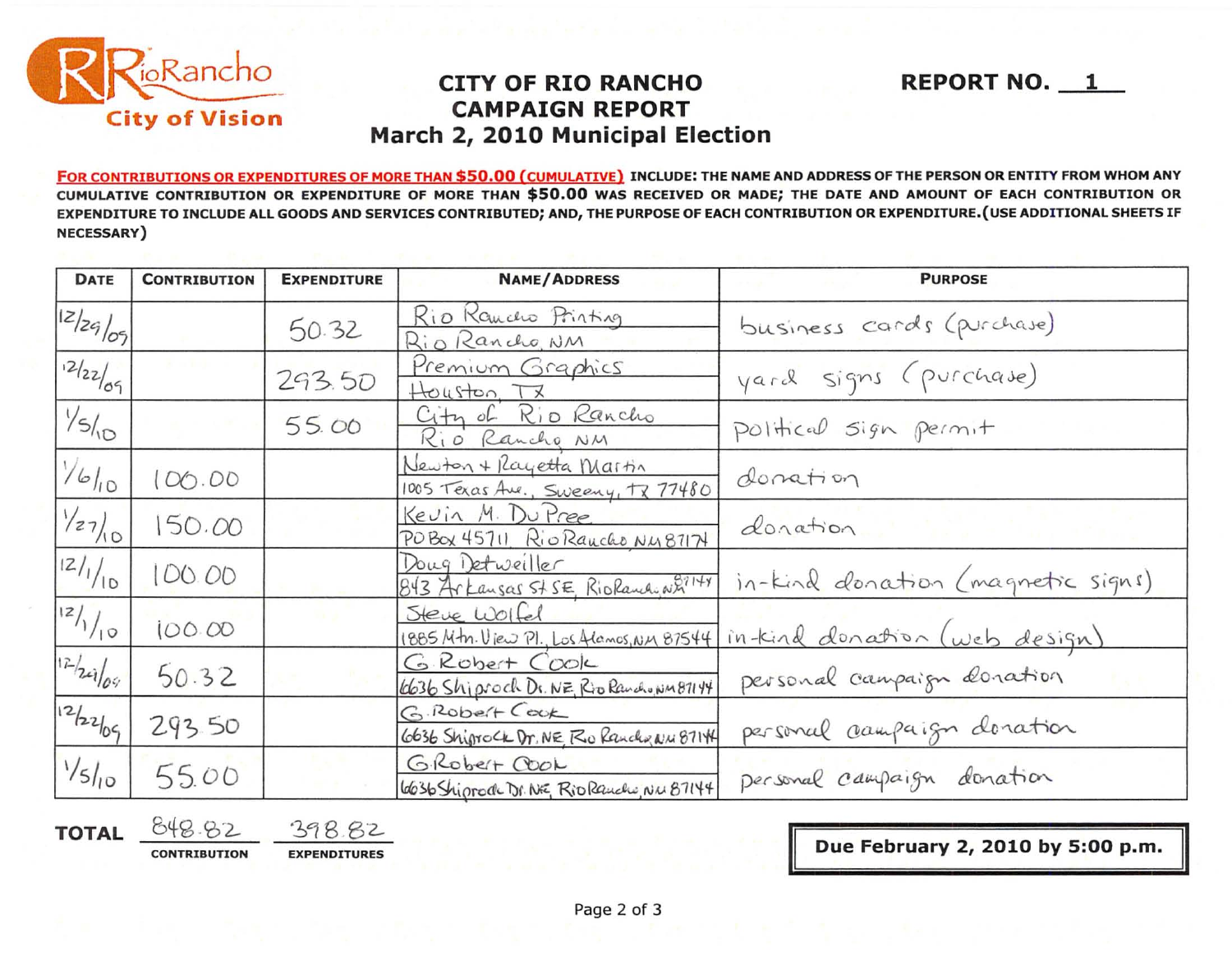

### **CITY OF RIO RANCHO CAMPAIGN REPORT** March 2, 2010 Municipal Election

FOR CONTRIBUTIONS OR EXPENDITURES OF MORE THAN \$50.00 (CUMULATIVE) INCLUDE: THE NAME AND ADDRESS OF THE PERSON OR ENTITY FROM WHOM ANY CUMULATIVE CONTRIBUTION OR EXPENDITURE OF MORE THAN \$50.00 WAS RECEIVED OR MADE; THE DATE AND AMOUNT OF EACH CONTRIBUTION OR EXPENDITURE TO INCLUDE ALL GOODS AND SERVICES CONTRIBUTED; AND, THE PURPOSE OF EACH CONTRIBUTION OR EXPENDITURE. (USE ADDITIONAL SHEETS IF NECESSARY)

| <b>DATE</b> | <b>CONTRIBUTION</b> | <b>EXPENDITURE</b> | <b>NAME/ADDRESS</b>                                      | <b>PURPOSE</b>             |
|-------------|---------------------|--------------------|----------------------------------------------------------|----------------------------|
| 121.9/09    | 17.85               |                    | G. Robert Cool<br>6636 Shiprock Dr. NE Rio Pandro, Nu    | Dersonal campaign donation |
| 12 q q      | 1.80                |                    | GRODET+ COOK<br>6636 Shipicck Dr. NE, Rio Pardo Nu 87144 | Personal campaign donotion |
|             |                     |                    |                                                          |                            |
|             |                     |                    |                                                          |                            |
|             |                     |                    |                                                          |                            |
|             |                     |                    |                                                          |                            |
|             |                     |                    |                                                          |                            |
|             |                     |                    |                                                          |                            |
|             |                     |                    |                                                          |                            |
|             |                     |                    |                                                          |                            |

 $(9.65)$ **TOTAL** 

**CONTRIBUTION** 

**EXPENDITURES** 

Due February 2, 2010 by 5:00 p.m.

**REPORT NO. 1**